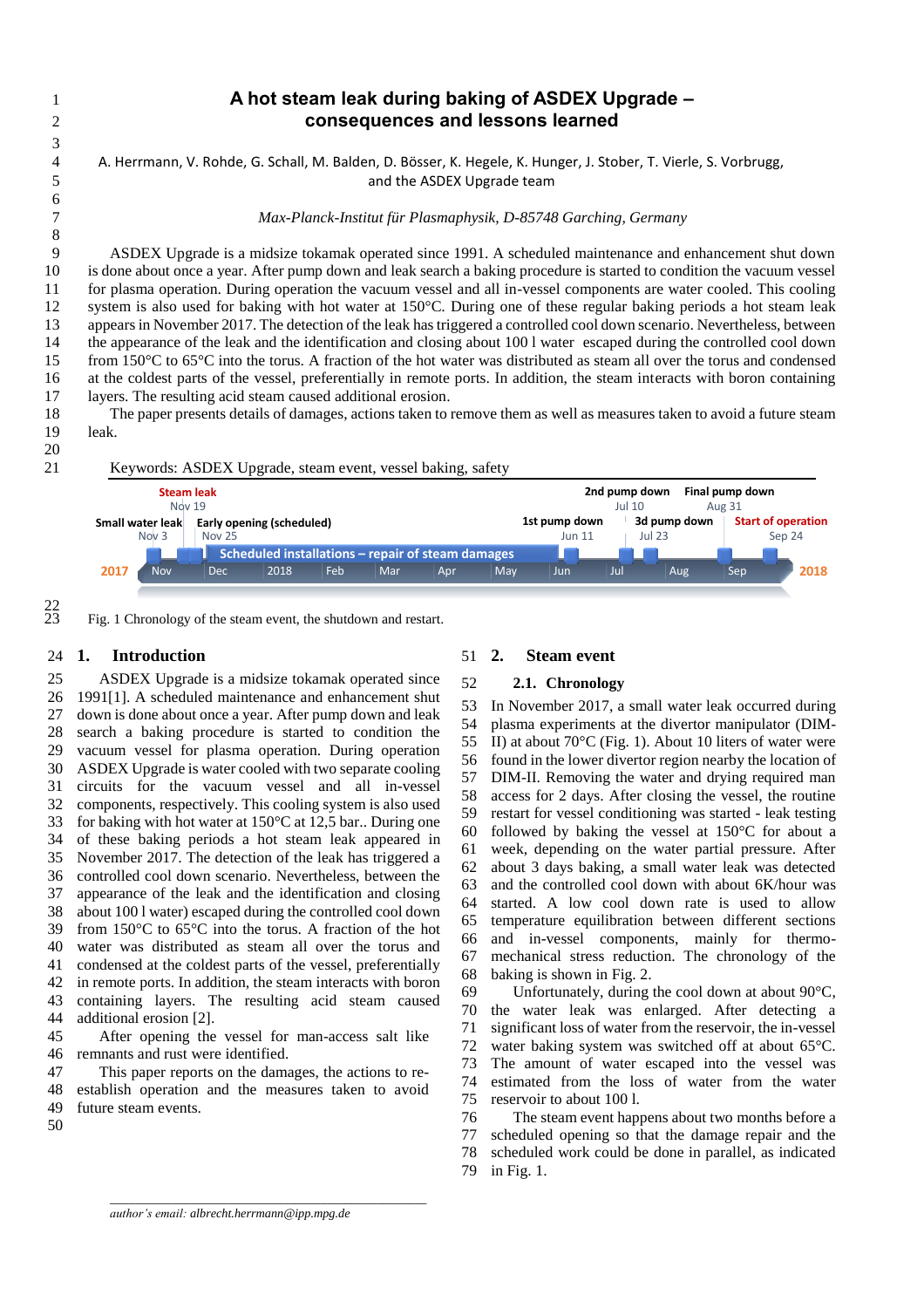

## 

<span id="page-1-0"></span>Fig. 2 Chronology of the steam event.

### **2.2. Steam event - findings**

 A first look onto the vessel and the large vacuum windows after entering the experimental hall has already shown the problem. A fraction of the hot water was distributed as steam all over the torus and was condensed at the coldest parts of the vessel.

 Venting and opening the vessel for man access gave a first insight in the consequences of the steam event:

- 90 Condensed water all around the torus,
- preferentially in (colder) remote parts.
- 92 Salt like remnants originating from the interaction<br>93 of the steam with deposited layers resulting from of the steam with deposited layers resulting from 94 plasma wall interaction and boronization [3] of the 95 first wall During the experimental campaign 2017 first wall. During the experimental campaign 2017 about 60 g of boron was deposited onto the inner
- 97 surface of about 50  $m^2$ .
- Rust, in particular around welding seams.

## **2.3. Steam event – origin**

 A small copper seal deep in an NBI-port duct was identified as the origin of the leak. The NBI port duct is water cooled to remove the heat due to reionization losses 103 in the duct. The VCR<sup>®</sup> (metal gasket face seal) like seal was hidden behind a protection plate [Fig. 3.](#page-1-1) It was never touched over more than 10 years and more than 26 baking cycles.

 Microscopic inspection revealed strong erosion of the copper seal and a gap causing the leak, see [Fig. 3](#page-1-1) and Fig. 1 in [2]. The erosion of the copper is attributed to the acidic pH-value of pH=5 found by analysing the water from the baking circuit.



<span id="page-1-1"></span>114 Fig. 3 (left)  $VCR^{\circ}$  (metal gasket face seal) like seal in the NBI<br>115 duct cooling pines behind a protection plate (removed) (right) 115 duct cooling pipes behind a protection plate (removed), (right) 116 photo of the Cu-seal and the leak location (arrows). photo of the Cu-seal and the leak location (arrows).

 Acidic water is not used by intention. Usually deionized water is used for the cooling of the in-vessel structure to ensure a low electrical conductance of the water. A conductance below 5µS/cm is required to avoid an electrical by-pass over the insulating gaps installed in the water circuits to minimize forces due to electrical currents induced during disruptions. 124 Unfortunately, the deionized water reacts with  $CO<sub>2</sub>$ from air at the baking temperature of 150°C.

### **3. Actions and repair work**

 The in-vessel inspection and the identification of the leak revealed that:

- 129 1. Water can be anywhere in the vessel. Remote components can be particularly affected.
	-
- 2. All cooper seals in the water circuit might suffer from erosion.

 As a consequence, the lower and upper divertor as well as the protection tiles of the inner column were disassembled to replace all copper seals in the in-vessel water cooling system and to give access to remote areas for inspection and cleaning (magnetic pick-up coils, vacuum bellows).

*\_\_\_\_\_\_\_\_\_\_\_\_\_\_\_\_\_\_\_\_\_\_\_\_\_\_\_\_\_\_\_\_\_\_\_\_\_\_\_\_\_\_\_\_\_\_\_\_\_\_\_*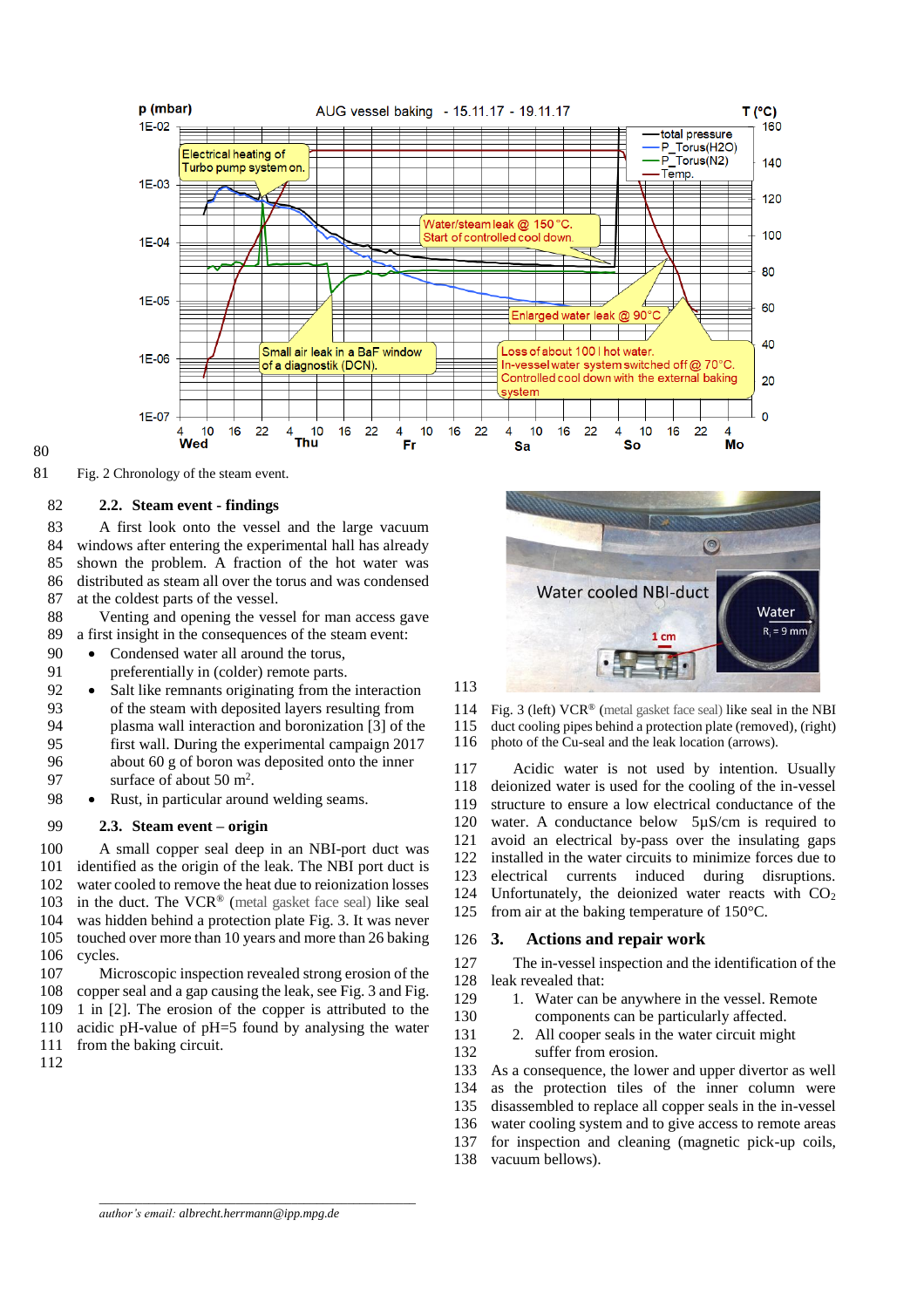139 During baking all valves between the AUG vessel<br>140 itself and diagnostics with a separate pumping systems itself and diagnostics with a separate pumping systems are closed. The ECRH valve for the ECRH window protection was open. The steam was condensed at these remote regions near to the vacuum barrier.

 Before the dedicated refurbishing of diagnostics and other remote components was started, the main vessel was cleaned by using a combination of steam and vacuum cleaning. This way salts and other remnants could be removed, whereas the rust removal was supported by mechanical methods, see [Fig. 4.](#page-2-0)



### <span id="page-2-0"></span> Fig. 4 (left) Combination of steam and vacuum cleaning. (right) Situation before and after the vessel cleaning.

### **3.1. ECRH damages and repair.**

 Between the gate valves and the ECRH-windows, short Aluminum wave guide sections are installed as inserts into the stainless-steel ports. The intermediate volumes were filled with aggressive water. Six systems had to be completely disassembled up to the gate valves. Fortunately, the copper brazings of the diamond windows did not show signs of erosion nor did the absorption at 140 GHz of the diamond change significantly. Corrosion was observed in the gate valves, the inserted Al wave guides and some in-vessel gearings. These were only cleaned, not replaced.

### **3.2. Refurbishing of vacuum valves**

 A significant amount of water and salts were detected inside diagnostic ports and the corresponding valves. To refurbish the components the adapter between the AUG vessel and the corresponding diagnostic was disassembled to get access to the valve corpus. The components were steam and vacuum cleaned, dried and reinstalled. A typical installation is shown in [Fig. 5](#page-2-1)



# 

<span id="page-2-1"></span> Fig. 5 (left) View into a diagnostic port with a closed valve showing condensed water. (right) External view to the diagnostic tubes and the valve for diagnostic separation.

### **3.3. Flanges with electrical feed troughs**

 Nearly all flanges used for electrical signals in particular for bolometer diagnostics and vessel protection systems, such as thermocouples and strain gauges were inspected. A typical finding is shown in [Fig. 6.](#page-2-2) The steam was interacting with layers and deposits of the vessel and the condensed water was 186 polluted by boron and boron salts. This aggressive water<br>187 has dissolved Molvbdenum pins of the vacuum feed-187 has dissolved Molybdenum pins of the vacuum feed-<br>188 through and results in leaks in many flanges. For through and results in leaks in many flanges. For refurbishing, the flanges were disassembled, afterwards sand-blasted, cleaned in an ultra-sonic bath, dried and finally leak tested. This procedure was applied to more than 85 flanges. 25 out of them showed a leak and were replaced by new ones.



<span id="page-2-2"></span>Fig. 6 Flange with electrical feedthroughs before cleaning.



198 Fig. 7 (left) 5 pin electrical feed through showing the corrosion<br>199 at the Molybdenum pins (see also fig. 4 [2]). (right) at the Molybdenum pins (see also fig. 4 [2]). (right) Refurbished feed-through.

### **3.4. Rust**

 AUG is made from stainless steel and rust is initially not expected. Nevertheless, it was found on both sides 204 of welding seams where the material structure is 205 modified due to the welding. Rust was predominantly modified due to the welding. Rust was predominantly found in the pump ducts [\(Fig. 8\)](#page-2-3) that were manufactured by a company different from the vacuum vessel manufacturer.



<span id="page-2-3"></span>Fig. 8 Rust at both sides of a welding seam in a pump duct.

 More critical was the existence of rust in the lower part of the 1.2 mm thin bellows of the vacuum barrier connecting the eight otherwise electrically insulated AUG octants [\(Fig. 9\)](#page-3-0). Pitting corrosion could result in a leak in a component that can't be replaced. The rust was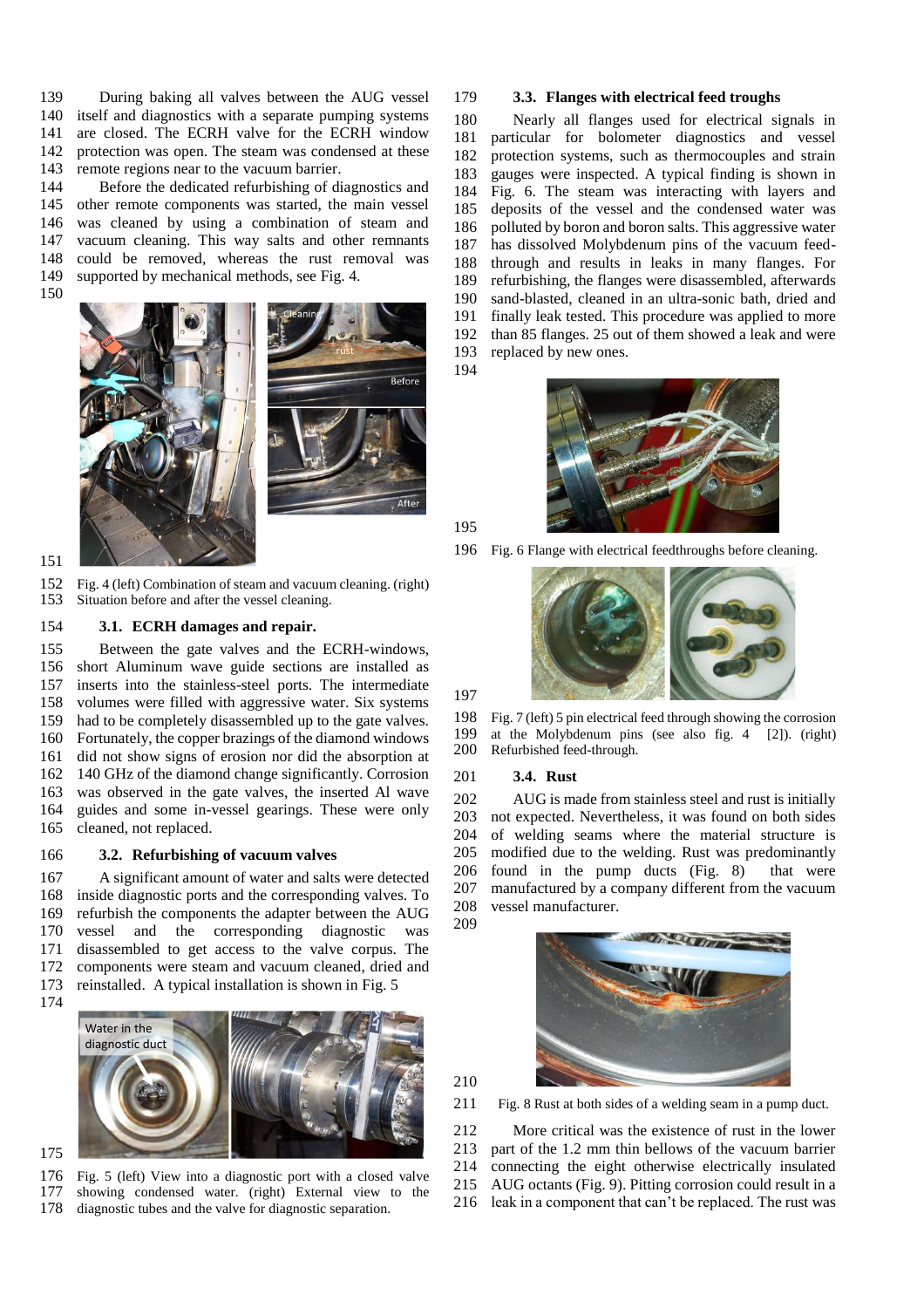217 detected occasional in folds of the bellows and not at the 218 welding seems itself. The origin were small particles welding seems itself. The origin were small particles laying in the bottom of the folds. SEM analysis of particles reveals that they contain iron, either in metallic or oxidic state. The source of these small particles was identified. They were fallen down during an installation/drilling years ago.

224 In these places the particles were taken out and the rust<br>225 was mechanical removed, followed by cleaning with was mechanical removed, followed by cleaning with purified water and drying. This way the rust could be

removed completely as shown in [Fig. 9.](#page-3-0)



<span id="page-3-0"></span>230 Fig. 9 (left) Bellow with deposited rust in a single fold. (right) 231 Bellow after refurbishing. Bellow after refurbishing.

 Pitting corrosion cannot be completely excluded for the remaining rust in pump ducts that are not, or only with huge effort, accessible. That's why a few flanges were identified that will be opened at the end of scheduled shut downs to monitor a potential pitting corrosion. Control inspections done during the two subsequent shut downs revealed no further evolution of rust.

# **4. Restart**

 After more than six-month shutdown used for new in- vessel installations and refurbishing components damaged by the steam event, the vessel was closed and pumped down. This first pump down revealed significant 244 leaks in the order of  $5x10^{-2}$  mbar.l/s. The leaks were caused by flanges with Helicoflex seals. Standard seals are CF-seals at AUG. Helicoflex seals are used for the large rectangular horizontal port flanges. But they were also used during the assembly of AUG to extend the upper and lower vertical ports. Such, the vacuum barrier was moved to a position outside the poloidal field support structure. These extensions tubes were assembled before the poloidal field coils and their support structure. The Helicoflex seals were never touched after AUG came into operation in 1991. The access, in particular to the inner most flange is only possible through a 10 cm wide gap, whereas the flange itself is about 80 cm below the support structure. Tools with extensions were used to open the flanges and to inspect and remove the seals (se[e Fig. 10\)](#page-3-1). Afterwards the flange surfaces were cleaned and polished using extensions. In addition, the Helicoflex flange at the extension tube was modified to provide a narrow sheet metal strip that holds the gasket in position during assembly.



<span id="page-3-1"></span>265 Fig. 10 (left) Top view of AUG during assembly, before the 266 installation of the poloidal field coils and the support structure. 266 installation of the poloidal field coils and the support structure.<br>267 The long extension tubes are already mounted. (middle) CAD The long extension tubes are already mounted. (middle) CAD 268 view with the poloidal field support structure. The critical 269 ports are placed inside the inner triangles with about 10 cm 269 ports are placed inside the inner triangles with about 10 cm gap size, (right) Photo of the real situation on top of AUG. gap size. (right) Photo of the real situation on top of AUG.

 The Aluminium material of the Helicoflex seals show a strong erosion resulting in pitting, as shown in [Fig. 11.](#page-3-2) The vertical ports at AUG are mostly used for electrical cables but also for optical fibres. Whereas electrical cables can be disconnected at the flange, optical fibres cannot. Removing them would require man access to the vessel. Instead of replacing all Helicoflex seals, seals with leaks were identified and 279 replaced iteratively until the leak rate was below  $1e^{-7}$  mbar.l/s. Three pump downs and the replacement of 23 seals were necessary (see [Fig. 1\)](#page-0-0). 



<span id="page-3-2"></span> Fig. 11 Helicoflex seal. (clockwise, starting upper left). Scheme of a Helicoflex seal, Flange showing deposits, microscopic picture of a seal with whole and deposited salt.

 The third pump down was also used for a short baking to make sure that the thermal expansion due to the baking is not causing additional leaks at pre-damaged non-replaceable seals.

 The good vacuum after the third seal replacement 292 cycle allowed detecting leaks in the  $1e^{-7}$  mbar.l/s range. At this leak level 4 essential feed throughs for magnetic diagnostics were identified as to be replaced due to leaks. Preparing the new flanges and installation required about a month. The 'final' pump down was started at the end of August 2018. After baking, first technical discharges were performed mid of September.

 About 6 flanges with a tolerable leak rate were replaced later during the shutdown in 2019.